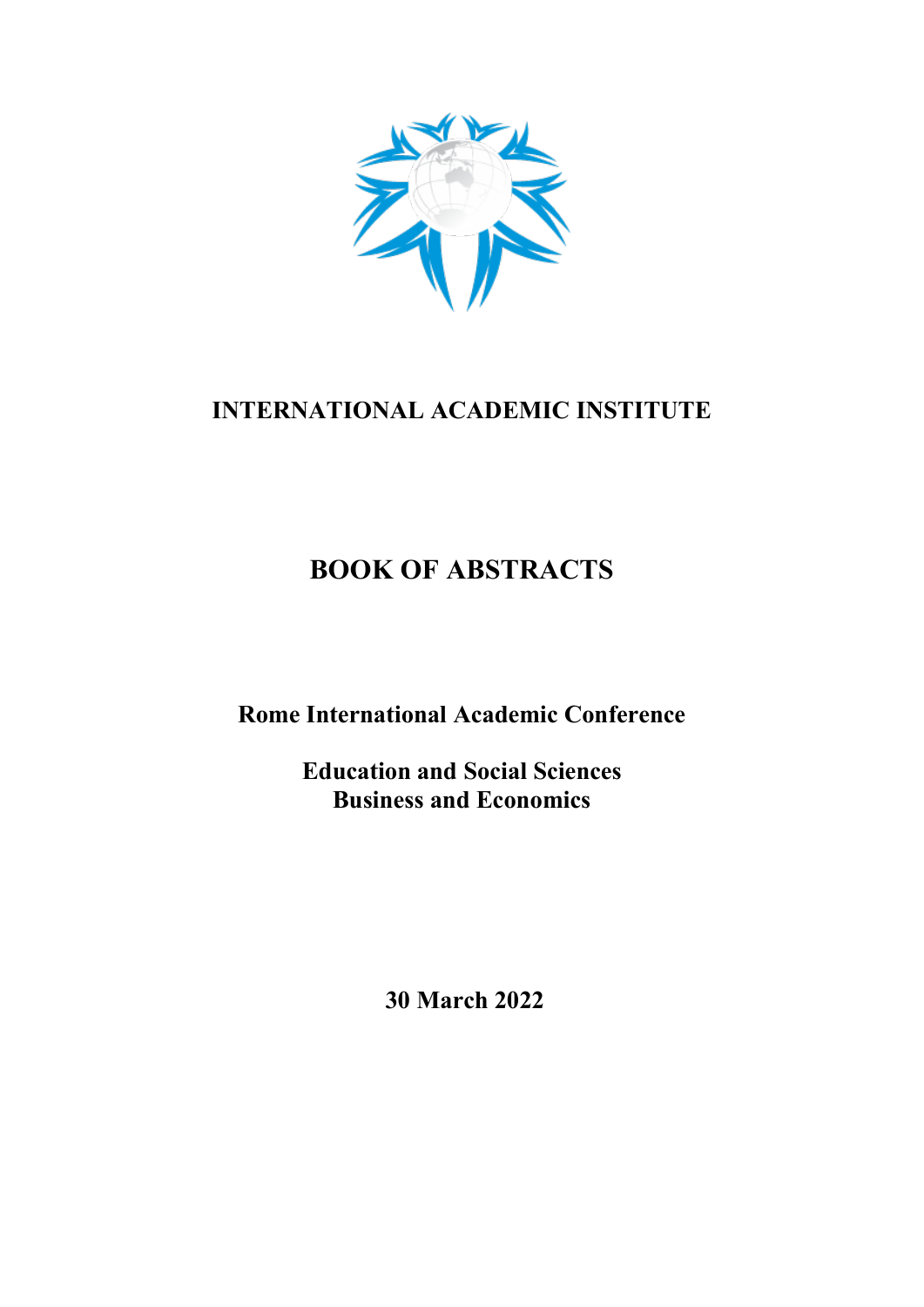### **IAI Book of Abstracts**

 $\_$  , and the state of the state of the state of the state of the state of the state of the state of the state of the state of the state of the state of the state of the state of the state of the state of the state of the

### **Editor:**

Milena Apostolovska-Stepanoska, Dr. Sci, Ss. Cyril and Methodius University, Skopje, Republic of N. Macedonia

### **Editorial Board:**

Hristina Rucheva Tasev, Dr. Sci, Ss. Cyril and Methodius University, Skopje, Republic of N. Macedonia Vasko Naumovski, Dr. Sci, Ss. Cyril and Methodius University, Skopje, Republic of N. Macedonia Meic Pearse, Dr. Sci, Houghton College NY, USA Elif Uckan Dagdemir, Dr. Sci, Anadoly University, Turkey Mary Mares-Awe, MA, Fulbright Association, Chicago, USA Prof. Massimo Introzzi, Bococca University – Milan, Italy Dr. Zahida Chebchoub, UAE University, Al-Ain Dr. Benal Dikmen, Associate Professor, T.C. İstanbul Yeni Yüz Yıl University Ass. Prof. Arthur Pantelides, American University, Bulgaria Marija Boban, Dr. Sci, Faculty of Law, University of Split, Croatia Gergana Radoykova, Dr. Sci Sofia University St. Kliment Ohridski, Bulgaria Anthon Mark Jay Alguno Rivas, MA, Taguig City University, Philippines Snezana Knezevic, Dr. Sci Faculty of Organizational Sciences, Belgrade,Serbia Eva Pocher, Ph.D., University of Glasgow Ass. Prof. Mariam A. Abu Alim, Yarmouk University, Jordan Ass. Prof Aleksandra Mitrović, University in Kragujevac, Serbia Dr. Dorjana Klosi, University of "Ismail Qemali", Vlore, Albania

Secretary and editing: Filip Stojkovski International Academic Institute Ul. Todor Aleksandrov br.85-4 Skopje, Republic of N. Macedonia

**ISBN 978-608-4881-30-8**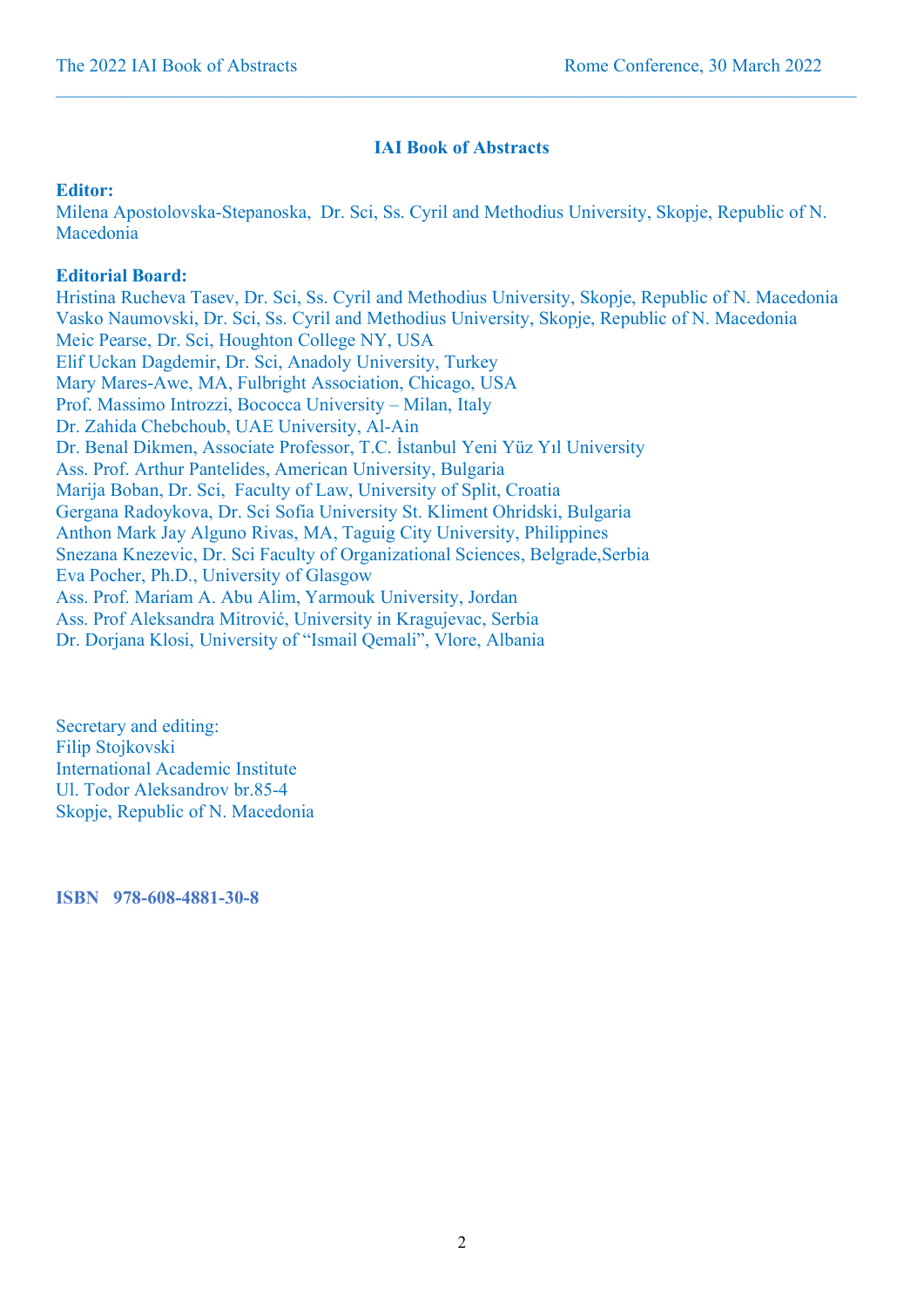## **Misogyny on the internet**

 $\_$  , and the state of the state of the state of the state of the state of the state of the state of the state of the state of the state of the state of the state of the state of the state of the state of the state of the

#### **Porwarat Chawanid1,\*, Chatakarn Surawatanawisase1 , Athena Sithivaraporn2**

*1 Srinakarinwirot University Prasarnmit demonstration School (secondary), Thailand 2 Triam Udom Suksa School, Thailand \* Corresponding Author: giftstudies@gmail.com*

#### **Abstract**

 The issue of sexism has always been part of society. Innocent women through the ages have faced the dire effects of misogyny. However, despite the technological and educational advances nowadays with the internet's connection and anonymity, this issue has not been diminished but has been severely exaggerated. This causes excessive difficulties women have to face. Additionally, prolonged exposure can cause extensive psychological and often physical trauma. Misogyny roots from the patriarchal ideologies that have been long ingrained into the principles of society, causing the normalization of misogynistic behavior. With all its gains, the internet has its downsides. It can be a platform for hate groups to coincide easily and frequently provide a space for unregulated gender-based cyberhate targeting women. One of the most critical factors contributing to online misogyny is the social structure. It could come in the forms of culture, norms, religions, laws, politics, and even education which directly contributes to the misogyny in society. Nevertheless, as these mentalities are being weaved into normal societal behaviors, they slowly become normalized and trivialized. These issues are still novel in the eyes of the law, and as a result, not many policies and regulations are accurate or effective enough. Many successful ways of mitigation include implementing clear community guidelines for platforms, a collaboration between the platform and the government to effectively condemn the online offenders and carry out the punishments in a suitable manner, supporting organizations for victims, and the like.

*Keywords:* misogyny, sexism, online misogyny, online platforms, cyber-hate, community guidelines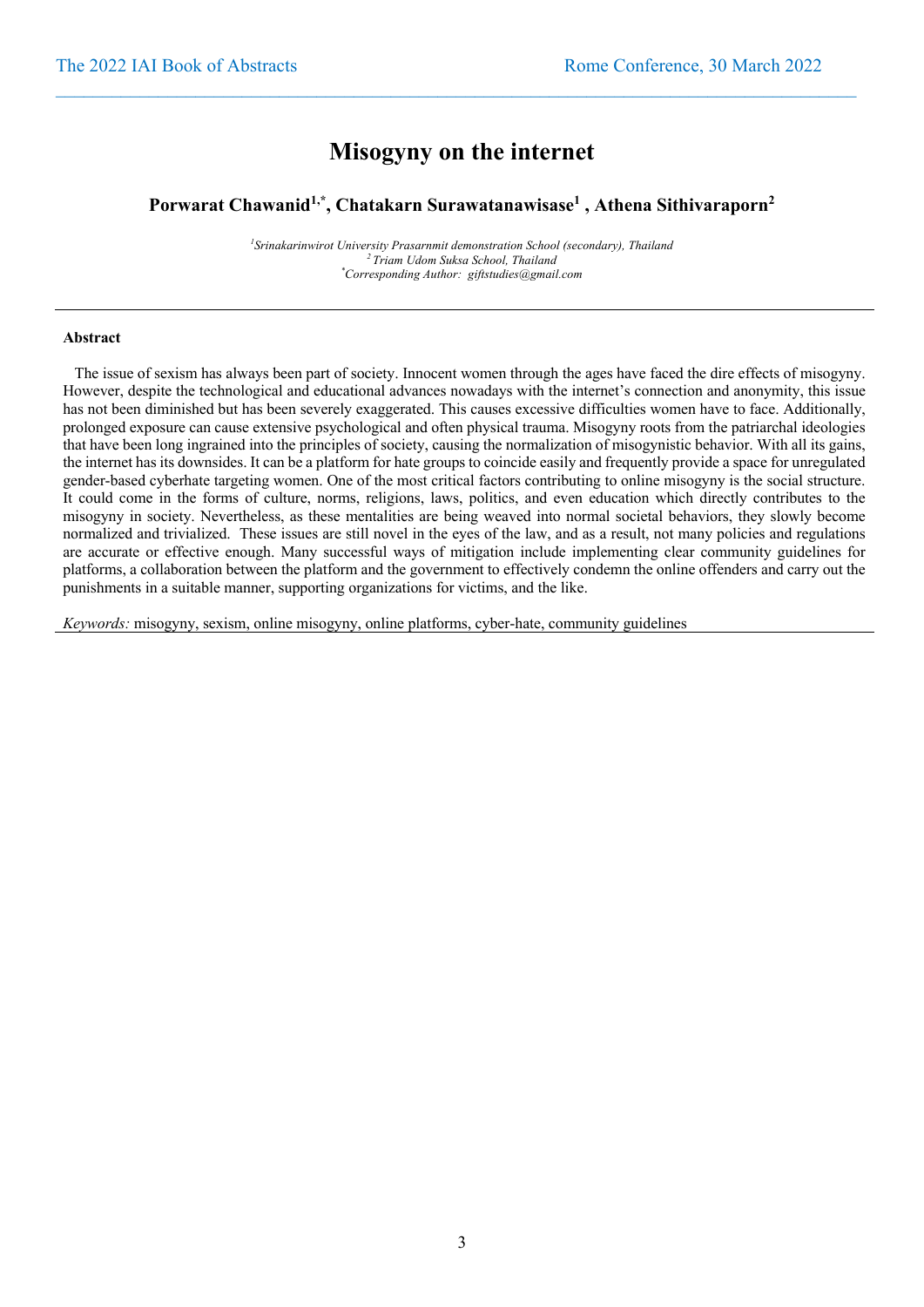## **Venezuelans on the move: Seeking for public policies that address the migration crisis**

 $\_$  , and the state of the state of the state of the state of the state of the state of the state of the state of the state of the state of the state of the state of the state of the state of the state of the state of the

### **Amadea Bata-Balog**

*PhD Candidate, National University of Public Service, Bucharest, Romania \* Corresponding Author: b.amadea93@gmail.com*

#### **Abstract**

The subject of European public discourse and interest in recent years has been strongly influenced by the migration crisis originating from the Middle East (and from Ukraine). At the same time, much less attention has been paid to Latin America, where the whole region has been hit hard by the Venezuelan refugee crisis since 2014, even getting ahead of Syria in terms of the number of people displaced outside their country of origin. Venezuela's economic, institutional and political instability has led to massive emigration, mainly to other countries in the region, contributing to the intensity of interregional migration. According to the latest figures, some 6 million refugees and emigrants from Venezuela have fled their homes in search of more secure conditions and livelihood. According to the latest figures, some 4.6 million out of 5.4 million of Venezuelan refugees and emigrants reside in the region, most of them arriving in destination countries on an irregular basis. The countries most affected include Colombia, Peru, Chile and Ecuador, all striking to reach a balance between the obligation to provide assistance and addressing growing social tensions. The research focuses on the enlarging migration crises caused by the situation in Venezuela, and the responses of the destination countries that are most struggling with the influx (Colombia, Peru, Chile and Ecuador). The research seeks to answer questions such as: how do affected countries in the region approach the problem and challenges of mass Venezuelan immigration, and what public policies are implemented by the local governments to address the phenomenon that is exacerbated by the COVID-19 pandemic.

*Keywords:* Latin America, Venezuela, Migration, Refugee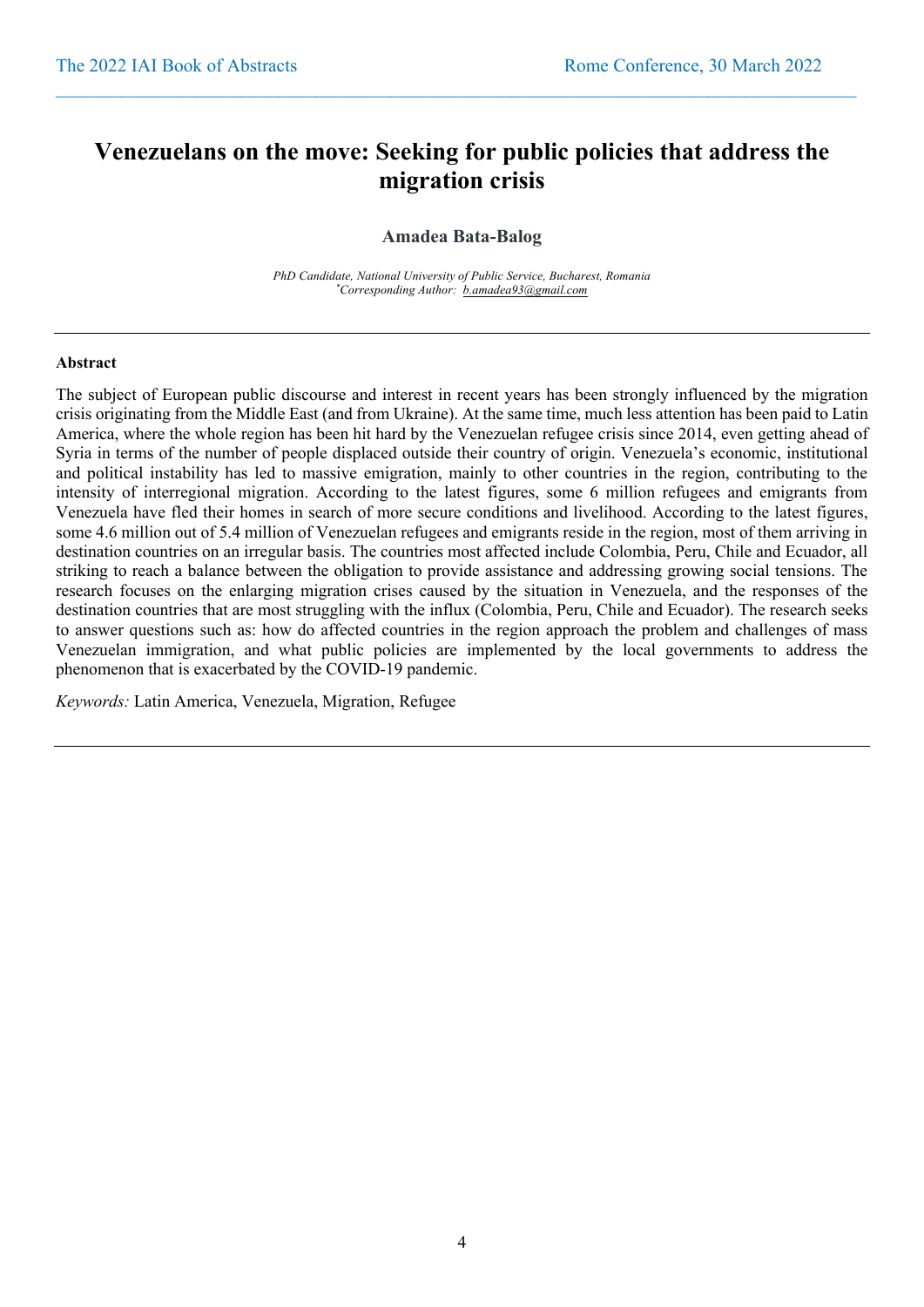## **Sociological erotic capital**

 $\_$  , and the state of the state of the state of the state of the state of the state of the state of the state of the state of the state of the state of the state of the state of the state of the state of the state of the

**Corina Ioana Benga**

*PhD Candidate, National University of Political Studies and Public Administration (S.N.S.P.A.), Bucharest, Romania \* Corresponding Author: corina-ioana.benga@drd.snspa.ro*

#### **Abstract**

Although the beauty and attractiveness issue has been and is being studied by dozens of sociologists over time, in 2010, British researcher Catherine Hakim used the concept of erotic capital for the first time in an Article published in the European Socialist review.Hakim then developed his theory in the Book: Honey Money. The Power of Erotic Capital, published in Romania in 2014.

The author starts from the problem and typology of the forms of capital proposed by the French sociologist Pierre Bourdieu. In addition to economic, cultural and social capital, Hakim believes that we must also add a fourth form of capital, namely: Erotic capital, which, like other forms of capital, allows social mobility (bottom-up). Moreover, she notes that erotic capital can also benefit in other forms of capital such as economic and social capital. Hakim defines erotic capital as '*a somewhat undefined but extremely important combination of beauty, sensuality, self-presentation and social skills; A combination of physical and social charm, which makes it difficult for some people to attract those around them, especially members of the opposite sex*" (Hakim, 2014, pp 7-8).

The interest in erotic capital is also reflected in the studies of other researchers who have used similar concepts such as: Corporate capital (Wacquant, 1995), physical capital (Schiling, 1993), esthetic capital (Anderson et al., 2010) or female capital/girl capital (Mears, 2015; 2020). All these approaches share the idea that this form of capital – no matter what we call it – is a resource that individuals can have (hence the capital option) and can result in material or symbolic benefits such as: Material gains, high social status, relational opportunities, etc. Catherine Hakim was the first to present a detailed theoretical model of analysis of the functioning of erotic capital, even though, as I am going to show, the model can be viewed with sufficient reserves. Therefore, the purpose of my research was also to look empirically at the possible limits of the model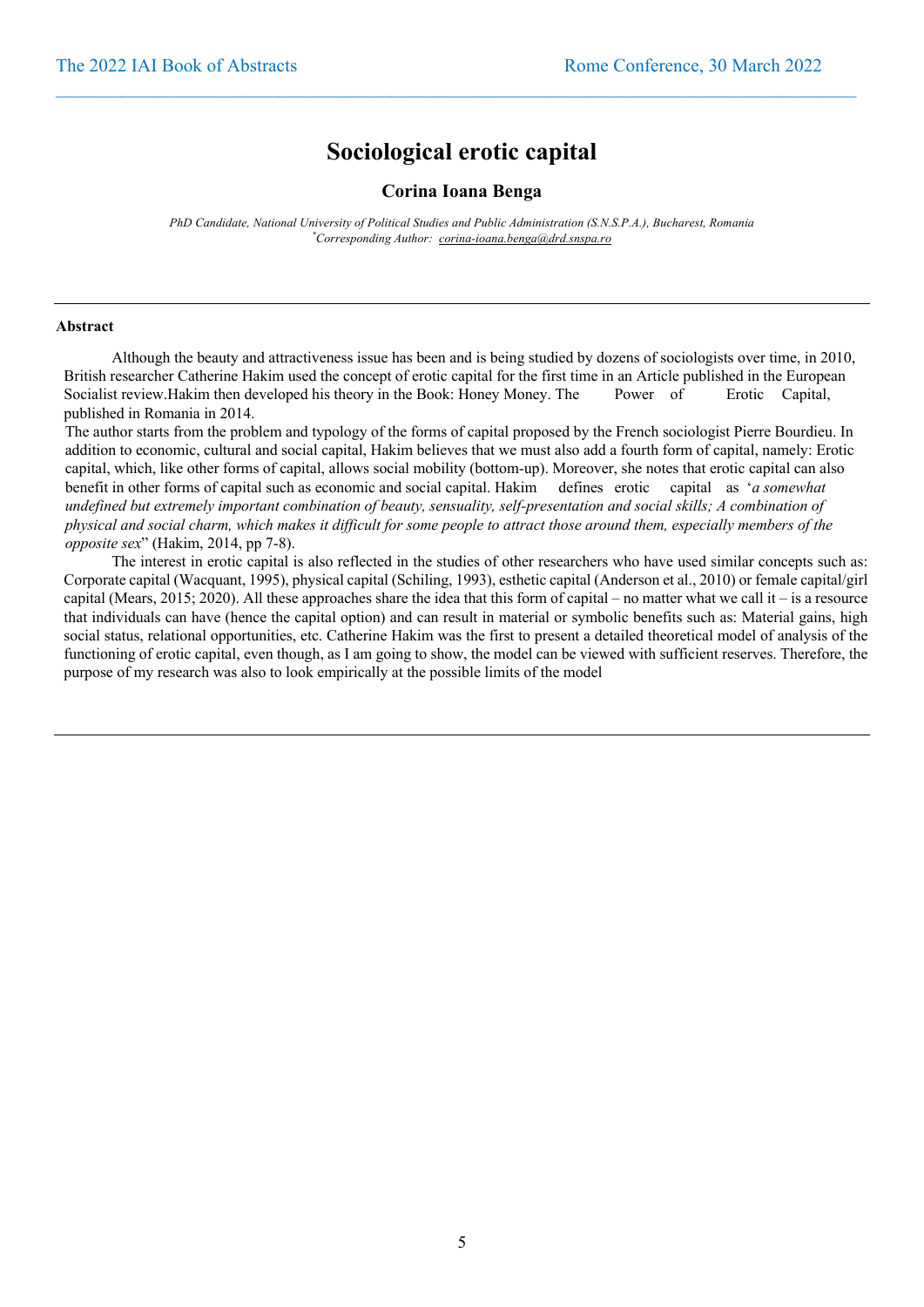## **Kosovar population perceptions on utilization of healthcare services during COVID-19 pandemic**

 $\_$  , and the state of the state of the state of the state of the state of the state of the state of the state of the state of the state of the state of the state of the state of the state of the state of the state of the

Florie Miftari Basholli<sup>1,2</sup>, Merita Berisha<sup>1,2\*</sup>, Naser Ramadani<sup>1,2</sup>, Isme Humolli<sup>2,3</sup>

 *The National Institute of Public Health of Kosovo/ Pristina, Kosovo Medical Faculty/University of Pristina/ Pristina, Kosovo WHO Pristina Office/ Pristina, Kosovo \* Corresponding Author:* Merita.berisha@uni-pr.edu

#### **Abstract**

**Introduction:** Avoiding the use of healthcare services by the population was one of many challenges encountered during the COVID-19 pandemic**.**

**Objective:** Assessment of population perceptions on healthcare services during the COVID-19 pandemic.

**Material and methods:** Datas were collected through survey with CATI methodology, sample size was 1000 respondents per one round of study, in total four rounds from 2020 to 2021 were realized. Respondents were selected randomly based on sociodemographic characteristics. Statistical package of R notebook was used to test data, that are presented through percentages, confidence intervals, logistic correlation and regression.

**Results and discussions**: During firsts two rounds of study (October and November 2020), 27%, respectively 20% of respondents, reported that they avoided going to the doctor for a non-COVID-19 related problem; a quarter (26%), respectively 25% bought drugs that they heard could treat COVID-19. Whereas, during 2021, rounds of study (February and March 2021) showed increased avoidance of healthcare services, from 64% up to 73% of respondents didn't visit doctor for non-COVID-19 related issues, then 63% up to 73% of respondents reported buying drugs they heard help against COVID-19.

**Conclusion:** Healthcare avoidance may lead to long-term negative impacts on public health; therefore, balance needs to be kept in order to protect overload of healthcare services and ensuring non-COVID-19 public health long term outcomes.

*Keywords:* COVID-19, pandemic, Kosovo, healthcare services, avoidance.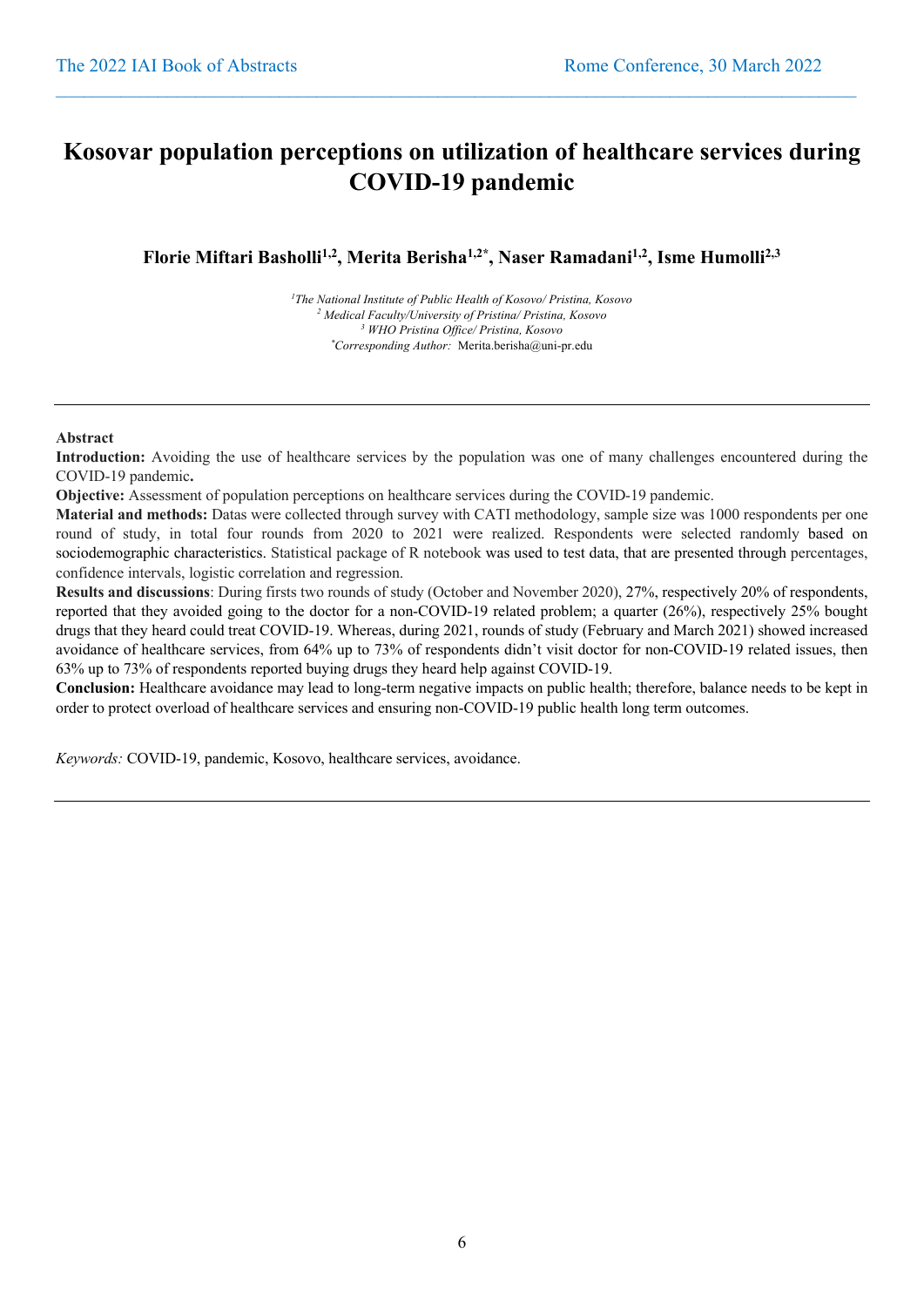## **The buoy for measures Potential of Hydrogen ion (pH) to correct the acidic sea problem with Iron-fertilization processing**

 $\_$  , and the state of the state of the state of the state of the state of the state of the state of the state of the state of the state of the state of the state of the state of the state of the state of the state of the

### **Miss Jinjutha Kabsara1 , Mr. Khrithased Detthup1 , Miss Ploywaritsara Petchuchuay1 , Miss Panisa Sukarin1\* , Mr. Ratchanon Fangchonjit1**

*Princess Chulabhorn Science High School Nakhon Si Thammarat, Nakhon Si Thammarat/Thailand \* Corresponding Author: panisuk08032548@gmail.com*

#### **Abstract**

Our oceans are currently facing a marine crisis, the abundance of marine ecosystems is threatened by human activities. Including overfishing, pollution and climate change. These are the factors that cause Ocean Acidification (OA), that is the water in the ocean becomes more acidic. Because normally the sea water is alkaline. But when carbon dioxide is absorbed, it will either decrease the pH or increase the acidity. When the carbon dioxide goes into the sea. This affects marine life. From problems that arise we have studied the solutions to Ocean Acidification. The principle is that iron stimulates the growth of phytoplankton. Solution preparation process at difference  $Fe(NO<sub>3</sub>)<sub>3</sub>$  for 7 experimental concentration then procedure for preparing Chlorella and dripping chlorella into the prepared solution, a total of 7 experimental sets and measuring the pH of each test kit at different times. From the experimental results, it was found that the experimental set at  $1 + 10\%$  Iron of Fe(NO3)3 experiment, chlorella can grow as much and as best and it was the most effective experiment. The buoyancy works well. It has a durable construction. Including the ability to adjust the pH that requires seawater to change easily. If compared to the total price used to make it is considered very worthwhile because the system can be developed further.

*Keywords:* Ocean Acidification, The buoyancy, phytoplankton.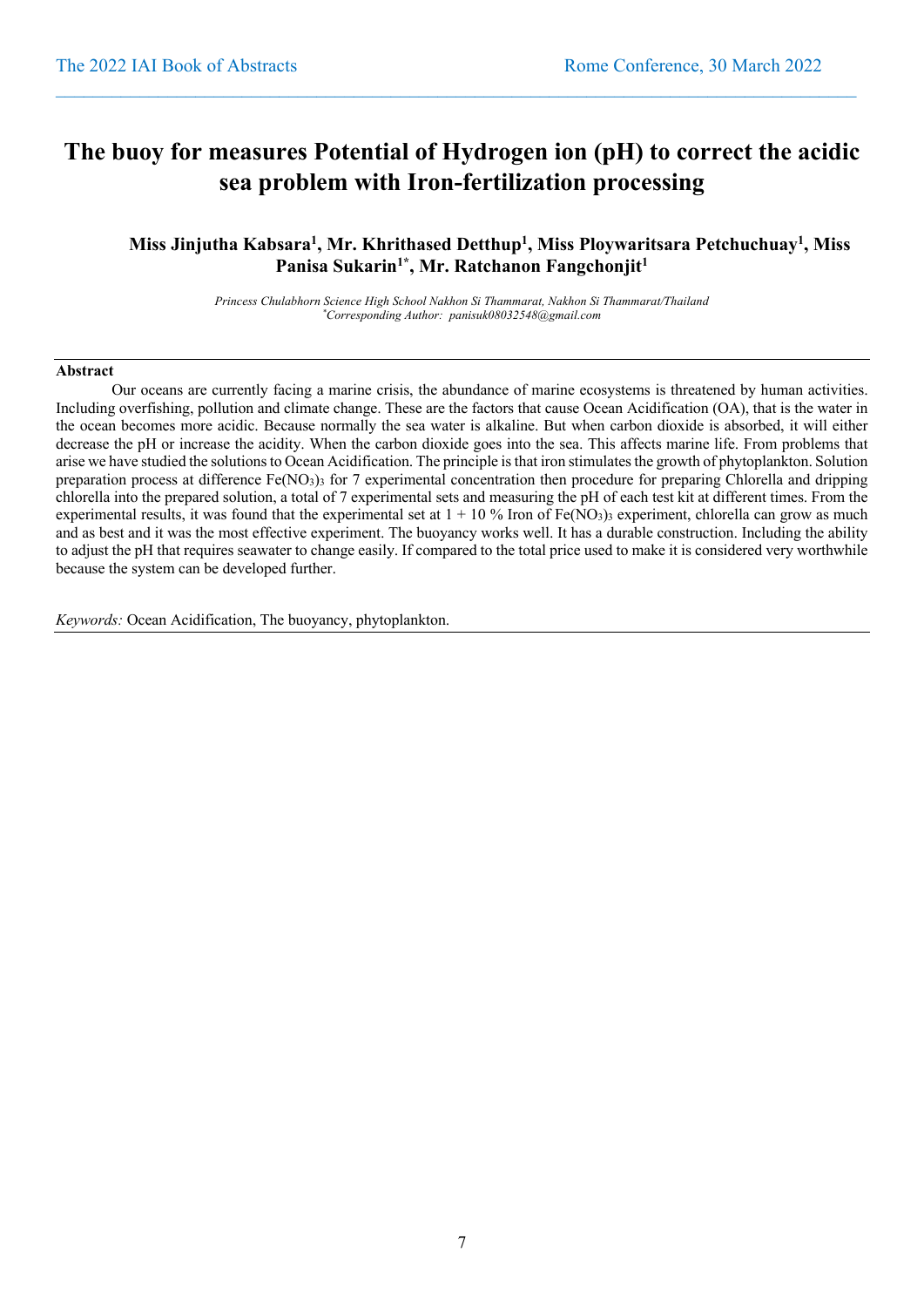### **Post-pandemic students' behavior in HEIs**

 $\_$  , and the state of the state of the state of the state of the state of the state of the state of the state of the state of the state of the state of the state of the state of the state of the state of the state of the

### **Rejla Bozdo1\* , Xhesika Banushi2**

*1\*Department of Marketing and Tourism, Faculty of Economy, UT, Albania 2 Department of Marketing and Tourism, Faculty of Economy, UT, Albania \* Corresponding Author: e-mail: rejla.bozdo@unitir.edu.al*

#### **Abstract**

 Research made during 2020 showed that the lockdown of covid-19 had an impact on students' anxiety and academic performance. Variables as stress, anxiety, laziness were measured to be at high levels among students during 2020. Academic performance was affected as lifestyle changed for most students all over the world.

 This research aims to investigate the behavior of students in higher education, in a post-pandemic world. Through an online survey this study explores and describes students' behavior, after they got back in physical classes, when lockdown period was finished and students got back to the offline classes.

 Some of the research questions of this study how were their concentration levels; what challenges did they face; did they feel motivated or not and how important investing in higher education is to them; what affects them most.

*Keywords:* post-pandemic, student, behavior, HEI, performance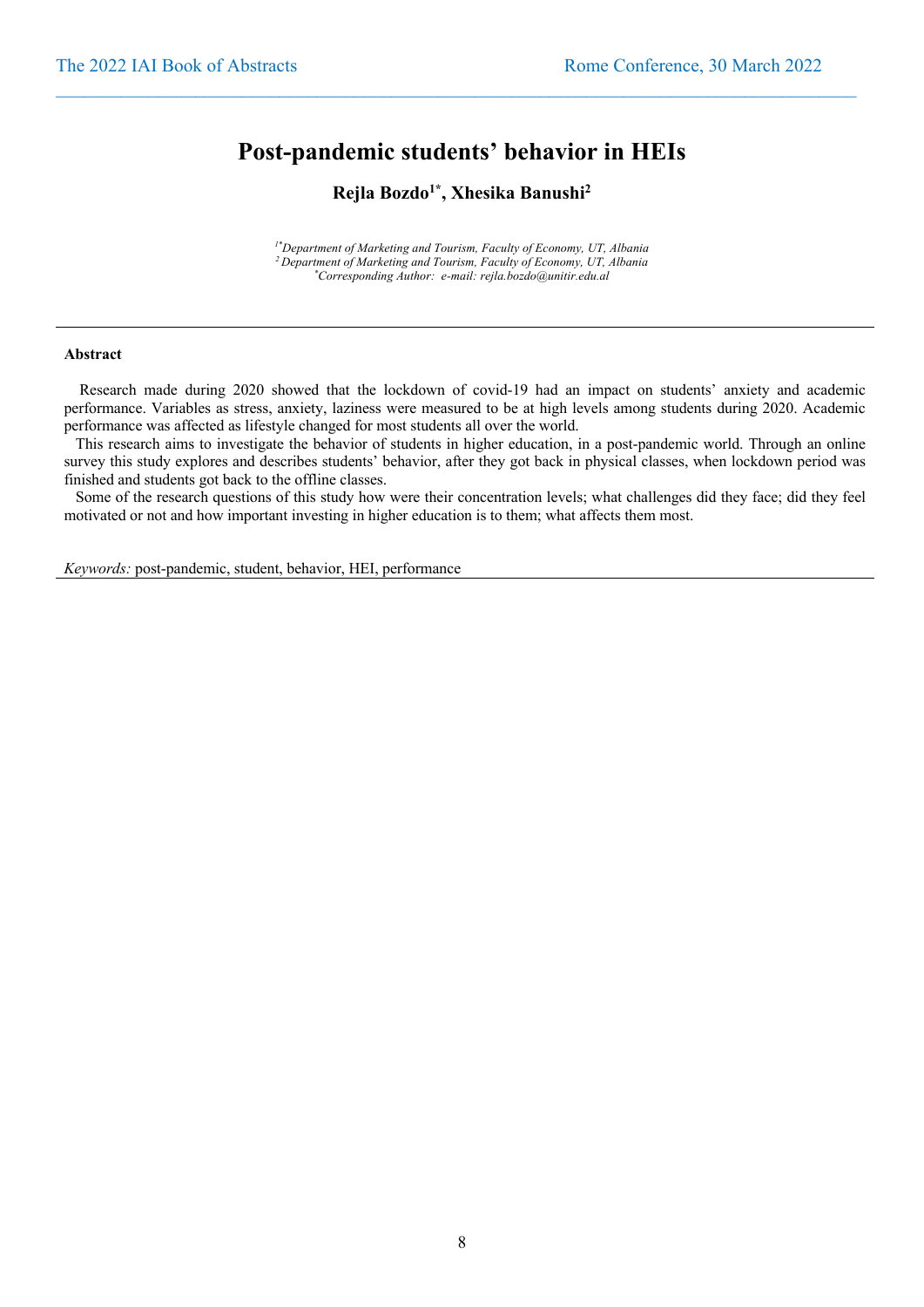## **The effect of digital process maturity on efficiency in product development – a review based structural equation model**

 $\_$  , and the state of the state of the state of the state of the state of the state of the state of the state of the state of the state of the state of the state of the state of the state of the state of the state of the

### **Florian Schüssler**

*Department of Global Economics Interdisciplinary Studies, Faculty of Business, Management and Economics, University of Latvia \* Corresponding Author: e-mail: flo.schuessler@gmail.com*

#### **Abstract**

 It should be clear to everyone that digitization has become an integral part of our lives. Especially in product development, digitization is an essential component that helps with new developments and thus ensures the continued existence of the company in a difficult competitive environment. This paper shows the development of a structural equation model based on literature with a focus on German and Austrian mechanical engineering. This structural equation model is subsequently used to confirm or deny the main hypothesis, "a high degree of digitization increases efficiency in product development", by means of empirical results. In this paper, dependent and independent variables are created, the use of these is argued accordingly and combined into a coherent model. The modeling of maturity models and the possibility of carrying out efficiency and performance measurements are discussed in detail. This results in variables and questions for empirical data collection based on a structural equation model. The result is a valid model, which is subsequently used for further considerations in the mechanical engineering sector.

*Keywords:* structural equation model, efficiency, maturity model, digitalization, product development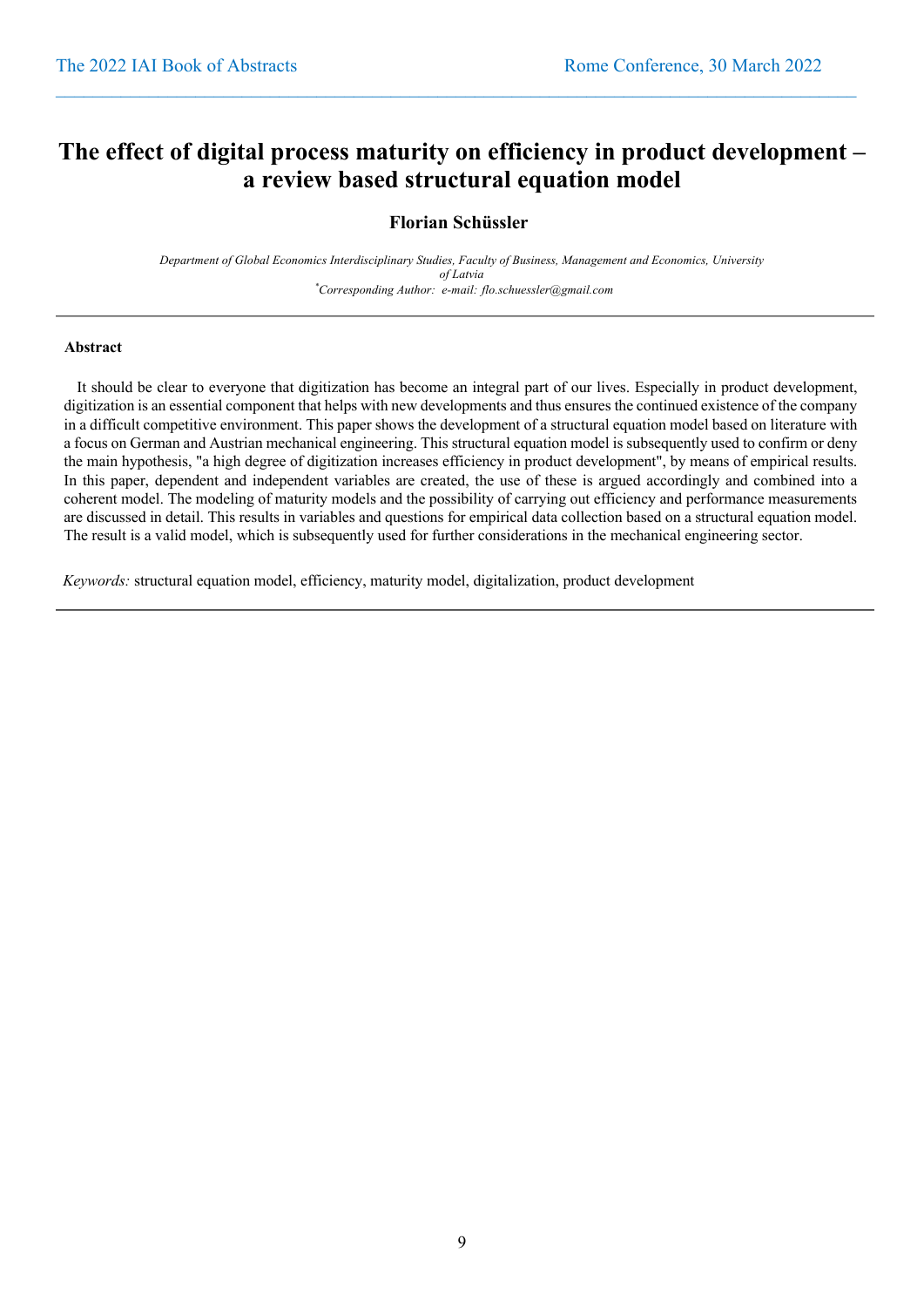## **Study of physicochemical parameters of pasteurized milk depending on storage time**

 $\_$  , and the state of the state of the state of the state of the state of the state of the state of the state of the state of the state of the state of the state of the state of the state of the state of the state of the

#### **Amilda Ballata**, **Laura Shabani**

*Natural Sciences Faculty, Tirana University, Albania E-mail: amilda.ballata@fshn.edu.al, laura.shabani@fshn.edu.al*

#### **Abstract**

Raw milk is a source of infection, the perfect environment for the development of disease-causing microorganisms such as tuberculosis and typhoid fever. The purpose of thermal treatment is to achieve the destruction of pathogenic bacteria that are harmful for human health, microorganisms that affect the reduction of milk quality and safety and increase its shelf life (shelf-life). For this reason, the purpose is to study the effect of storage time at the same temperatures, on the initial opening date of the pasteurized milk samples and on the expiration date. The samples studied represent pasteurized milk samples of the market. Their physico-chemical parameters were determined with the lactoscan apparatus on the initial date of opening of the samples for analysis and on the expiration date, for the same treatment temperatures. Determined physico-chemical parameters (%) are: fat content, protein content, lactose content, salt content, water added), density, freezing point, dry matter. From the study we concluded that all measured physico-chemical parameters vary depending on the storage time and depending on the treatment temperature.